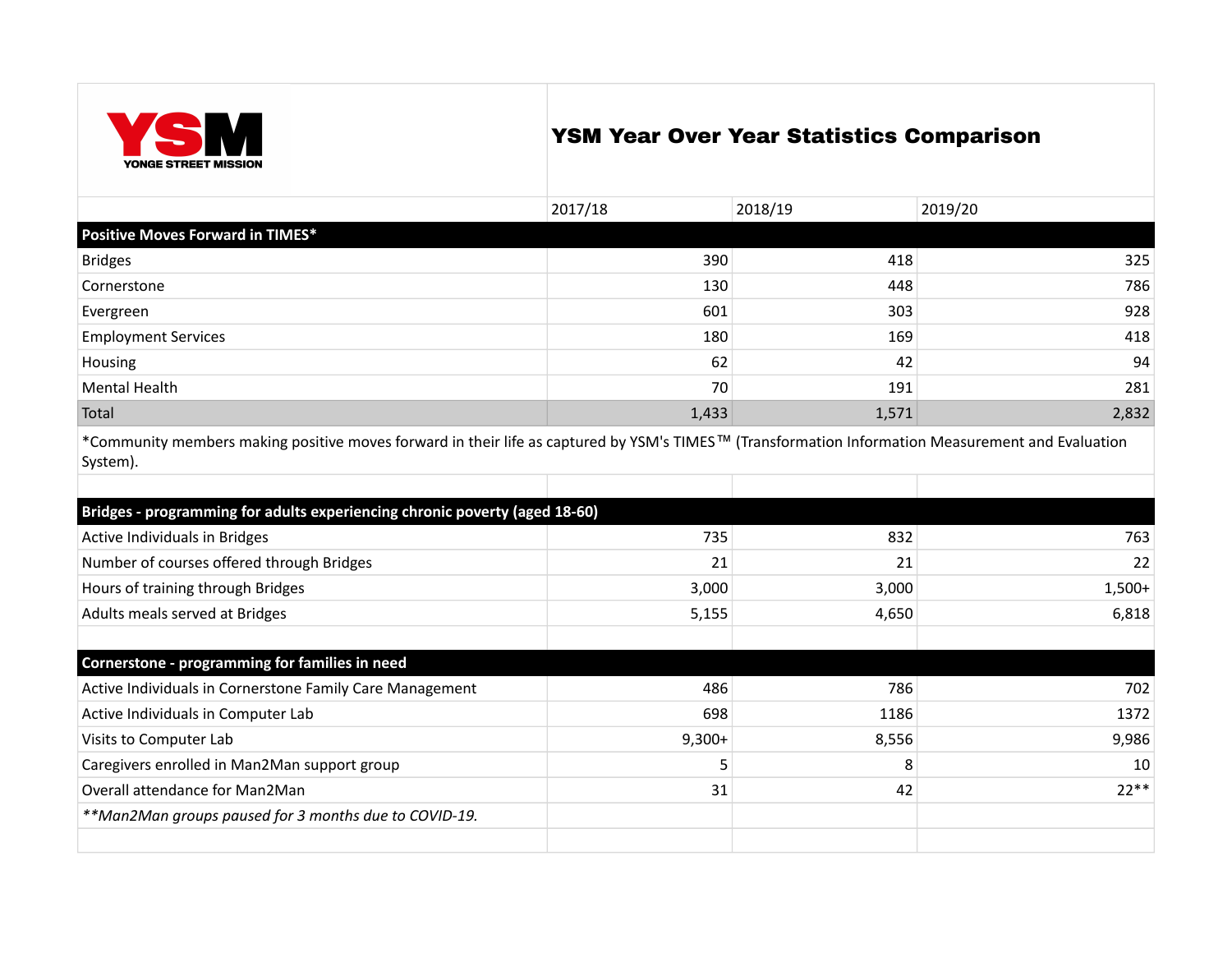| Evergreen - programming for street-involved youth (aged 16-24)                                                                                                                                                                                                                                                                                      |           | ***       |          |
|-----------------------------------------------------------------------------------------------------------------------------------------------------------------------------------------------------------------------------------------------------------------------------------------------------------------------------------------------------|-----------|-----------|----------|
| Active Individuals in Evergreen                                                                                                                                                                                                                                                                                                                     | 169       | 270       | 634      |
| Meals served at Evergreen                                                                                                                                                                                                                                                                                                                           | 25,700    | 23,980    | 29,778   |
| <b>Health Centre Visits</b>                                                                                                                                                                                                                                                                                                                         | 6,714     | 4,271     | 5,700    |
| Individuals served at Health Centre                                                                                                                                                                                                                                                                                                                 | 3,581     | 3,319     | 2,769    |
| Youth enrolled in HOPE (Helping Offenders on Probation Excell)                                                                                                                                                                                                                                                                                      | 21        | 8         | 87       |
| ***Evergreen was closed for 3 months in the 2018/19 fiscal year for our move to our new, purpose-built building on Spadina Ave.                                                                                                                                                                                                                     |           |           |          |
|                                                                                                                                                                                                                                                                                                                                                     |           |           |          |
| <b>Support Services</b>                                                                                                                                                                                                                                                                                                                             |           |           |          |
| Active individuals through Employment Services                                                                                                                                                                                                                                                                                                      | 600       | 632       | 599      |
| Mental Health Counselling and Walk-in Clinic Visits                                                                                                                                                                                                                                                                                                 | $1,000+$  | 1,147     | 2,390    |
| Number of households represented in Food Bank                                                                                                                                                                                                                                                                                                       | 1134      | 1036      | 2547     |
| Number Unique Individuals in Food Bank                                                                                                                                                                                                                                                                                                              | 2567      | 2222      | 5835     |
| Active individuals in Genesis Place program (life skills, referrals,<br>community supports, stabilization & life skills, transitional housing<br>supports)                                                                                                                                                                                          | 54        | 64        | 65       |
| Individuals accessing Housing drop-in supports                                                                                                                                                                                                                                                                                                      | 25        | 25        | 138      |
| Active individuals in Housing support (eviction prevention / housing<br>retention, housing search, system navigation / application to subsidy<br>and waitlists, advocacy with landlords and the city (ODSP, OW),<br>obtained subsidy, transitioned out of Genesis Place, housing<br>readiness including budgeting, life skills, other YSM supports) | 217       | 249       | 310      |
| <b>Community Development</b>                                                                                                                                                                                                                                                                                                                        |           |           |          |
|                                                                                                                                                                                                                                                                                                                                                     |           |           |          |
| Individual community members participating in Community<br>Development groups                                                                                                                                                                                                                                                                       | 167       | 149       | 99       |
| Number of Community Development groups                                                                                                                                                                                                                                                                                                              | 23        | 21        | 15       |
| Number of multi-stakeholder collaborations                                                                                                                                                                                                                                                                                                          | <b>NA</b> | <b>NA</b> | 21 (NEW) |
| <b>Volunteers</b>                                                                                                                                                                                                                                                                                                                                   |           |           |          |